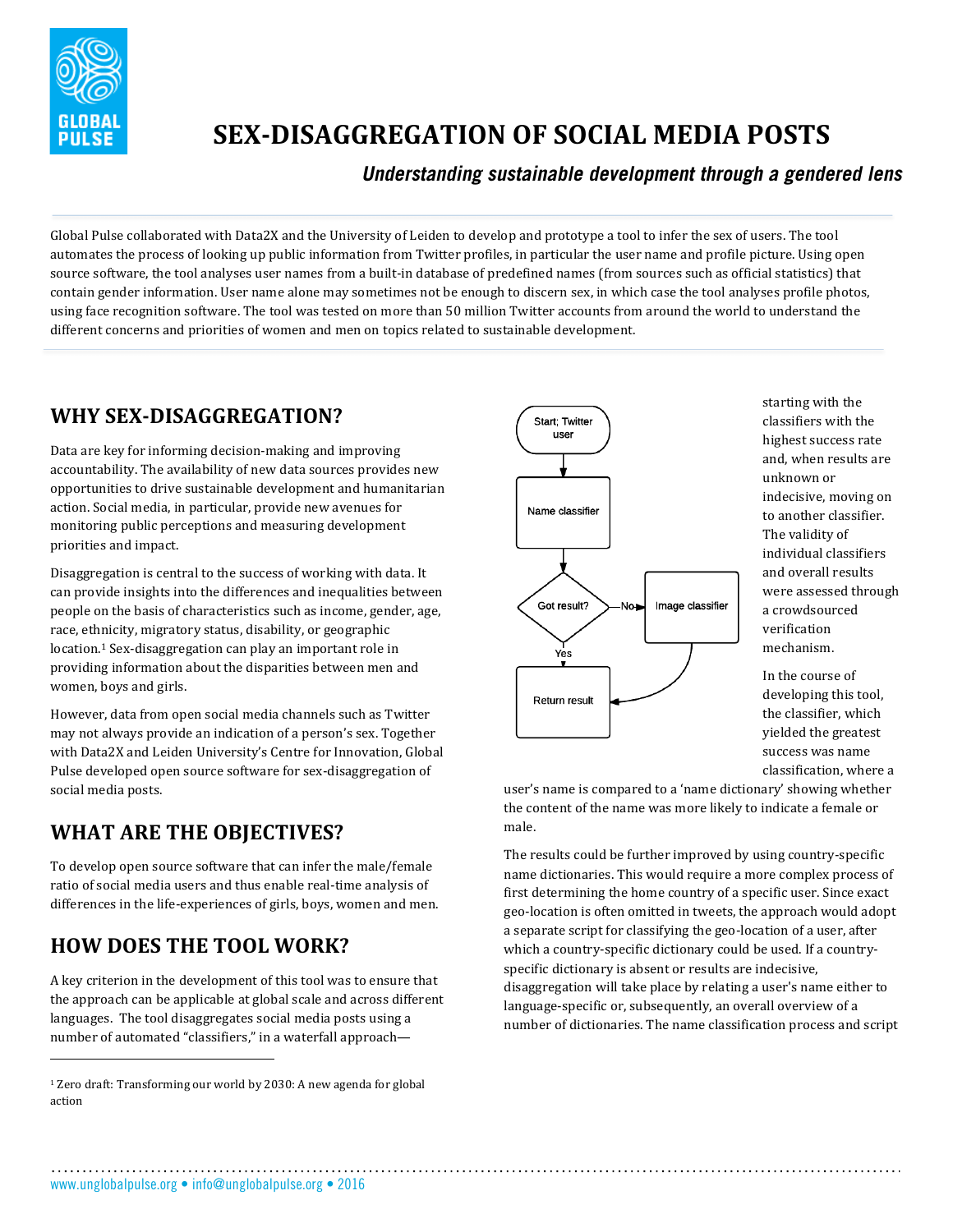used in this tool built upon the code of 'Gender Computer' developed by TU Eindhoven.<sup>2</sup>

In addition to name classification, image recognition of a user's profile picture demonstrated good results for sex-disaggregation.

In this method, the script classifies a user's profile picture with the free-to-use tool Face++ . However, if multiple persons are identified in the same photo, the results can be inconclusive. For the purposes of this prototype, the face that the algorithm concluded to be the most prominent in the picture was selected.

The script for sex-disaggregation of social media accounts is opensource and readily available.<sup>3</sup> Additionally, an online version of the tool itself has been made available for determining the sex of a person on the basis of their Twitter user name, first name, or an image URL.

#### **ACCURACY**

To test the accuracy of the waterfall method of first deploying the name classifier followed by image recognition, a public website was created. The website allows users to manually determine whether a certain Twitter account is male or female.

The accuracy of the hybrid classification approach (the waterfall combination of name and image recognition) was compared with the crowdsourced results, which were assumed to be correct. The automated classification approach accurately determined sex in 74% of cases.

| Crowd-<br>Sourced as | Classified by Hybrid Classifier |        |                                |                                                 |       |
|----------------------|---------------------------------|--------|--------------------------------|-------------------------------------------------|-------|
|                      | Male                            | Female | Unknown                        | Unisex                                          | Total |
| Male                 | 736                             | 28     | 53                             | 3                                               | 820   |
| Female               | 50                              | 477    | 43                             | $\overline{2}$                                  | 572   |
| <b>Other</b>         | 206                             | 44     | 42                             | 8                                               | 300   |
| Male                 | Precision $=74\%$               |        | $Recall = 90$<br>$\frac{0}{0}$ | Accuracy<br>$=(736+477+42)/(8)$<br>$20+572+300$ |       |
| Female               | Precision = 87%                 |        | Recall=83<br>$\frac{0}{0}$     | $=74%$                                          |       |

#### **DATA PRIVACY**

The methodology uses publicly available data from Twitter profiles. Moreover, only gender markers such as the name and profile pictures of users were applied to building the tool. Users for whom the name and profile picture were insufficient to allow the classifier to detect sex were categorized as unknown.

#### **POTENTIAL APPLICATIONS: A CASE STUDY**

The tool could potentially be used for any study of tweets and other types of social media expression wherein the name and/or profile picture of users are available.



Figure 1: Screenshot from online dashboard showing how women *and men tweet about global development topics.*

For example, Global Pulse used the sex-disaggregation tool to improve an existing real-time online dashboard showing the volume of tweets around priority topics related to sustainable development. By filtering through 500 million daily tweets from over 50 million accounts for 25,000 keywords relevant to global development topics, this interactive dashboard showed which countries tweeted most about which topics between May 2012 and July 2015.4

In order to further refine the dashboard, the gender classification script was run over the entire dataset.

Once disaggregated by sex, the dashboard revealed new insights, highlighting the different concerns and priorities of women and men. For example, in Nepal, the sex-disaggregated data showed that women tweeted more on topics related to 'equality between men and women' and 'freedom from discrimination'. The second most tweeted topic was that of 'a good education'. In comparison, men discussed most about 'protecting forests, rivers and oceans', followed by 'a good education'. In the second quarter of 2015, discussions were dominated by 'support for people who cannot work'—a topic rarely mentioned at other times—and 'an honest and responsive government'. These discussions were prompted

 

www.unglobalpulse.org • info@unglobalpulse.org • 2016 2

 

<sup>&</sup>lt;sup>2</sup> The code of Gender Computer (TU Eindhoven) can be accessed here: https://github.com/tue-mdse/genderComputer. For the overall script, we updated several of the dictionaries with new names and included additional country specific dictionaries.

<sup>&</sup>lt;sup>3</sup> GitHub repository: https://github.com/LU-C4i/gender\_classifier

<sup>&</sup>lt;sup>4</sup> The project was initially developed by Global Pulse in collaboration with the UN Millennium Campaign and DataSift: http://post2015.unglobalpulse.net/<br>http://post2015.unglobalpulse.net/